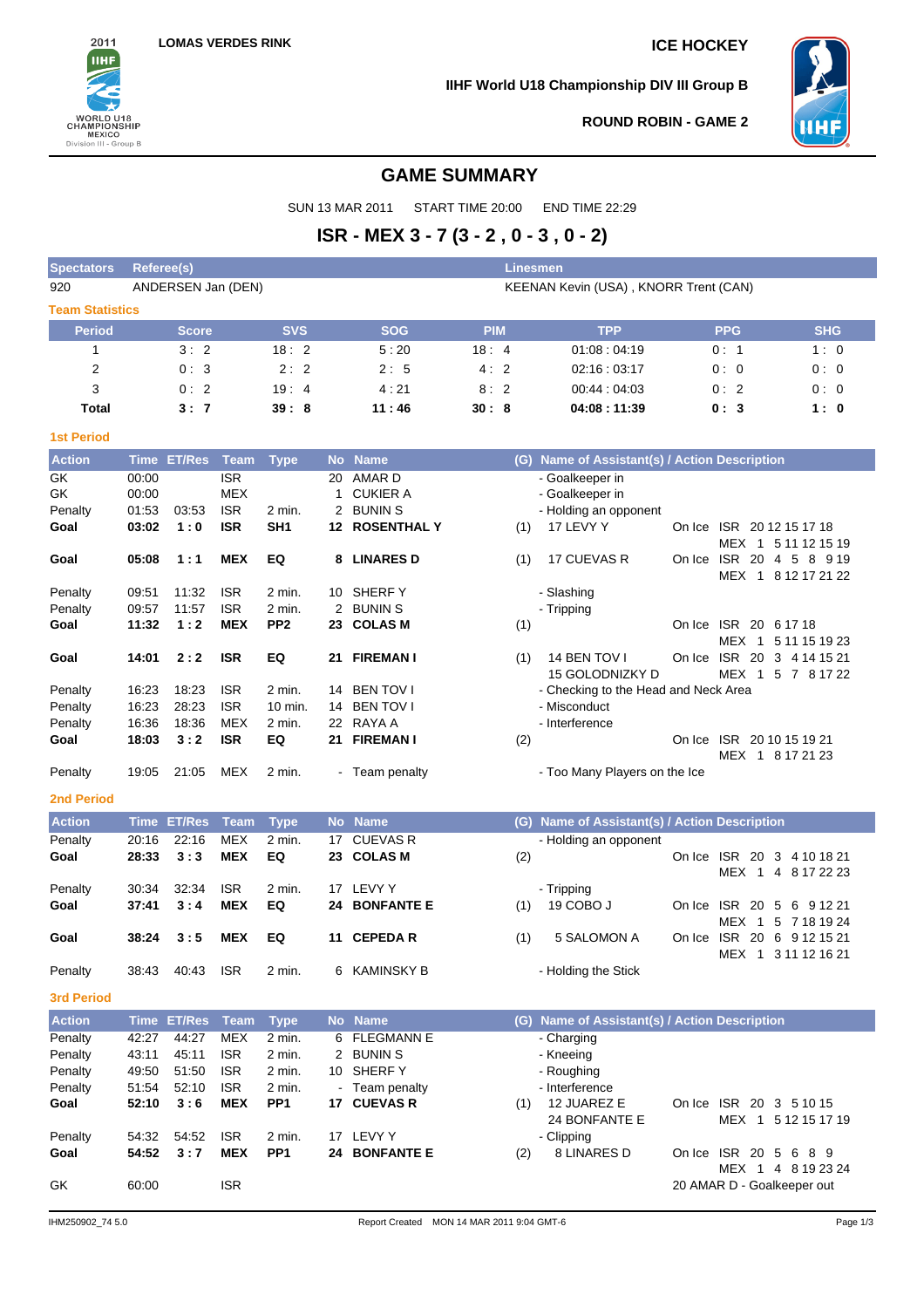

## **IIHF World U18 Championship DIV III Group B**



## **ROUND ROBIN - GAME 2**

| <b>Action</b>             | Time ET/Res Team Type |            |  | No Name | (G) Name of Assistant(s) / Action Description |  |  |  |  |
|---------------------------|-----------------------|------------|--|---------|-----------------------------------------------|--|--|--|--|
| GK                        | 60:00                 | <b>MEX</b> |  |         | 1 CUKIER A - Goalkeeper out                   |  |  |  |  |
| <b>Goalkeeper Records</b> |                       |            |  |         |                                               |  |  |  |  |

## **Team : ISR - Israel Team : MEX - Mexico**

| No Name     |                  | <b>SOG</b> | <b>SVS</b> | <b>MIP</b> | No Name             | <b>SOG</b> | <b>SVS</b> | <b>MIP</b> |
|-------------|------------------|------------|------------|------------|---------------------|------------|------------|------------|
| 20 AMAR Dan |                  | 46         | 39         | 60:00      | CUKIER Allan        |            | 8          | 60:00      |
|             | MOZEIKOV Mikhael |            |            |            | 20 ALBRECHT Richard |            |            |            |

### **Game Statistics**

**Team : ISR (blue)**

|              | $\cdots$               |                |          |             |                      |                |                |           |              |       |
|--------------|------------------------|----------------|----------|-------------|----------------------|----------------|----------------|-----------|--------------|-------|
|              |                        |                |          |             | <b>Shots on Goal</b> |                |                |           |              |       |
| No Pos Name  |                        | G              | A        | <b>PIM</b>  |                      | $\overline{2}$ | 3 <sup>1</sup> | <b>OT</b> | <b>TS</b>    | $+/-$ |
| 3 D          | CHETRIT Nir +A         | $\Omega$       | $\Omega$ | 0           | $\Omega$             | 0              | 0              |           | $\Omega$     | 0     |
| 4 D          | <b>RAITER Denis</b>    | ŋ              | 0        | 0           | 0                    | $\Omega$       | 0              |           | <sup>0</sup> | $-1$  |
| 14 F         | <b>BEN TOV Itay</b>    | 0              |          | 12          | $\Omega$             | $\Omega$       | 0              |           | 0            | $+1$  |
| 15F          | GOLODNIZKY Daniel +C   | 0              |          | 0           |                      | $\Omega$       |                |           | 2            | $+2$  |
| 21 F         | FIREMAN Idan           | $\overline{2}$ | 0        | 0           | 2                    | 0              |                |           | 3            | $-1$  |
| 2 D          | <b>BUNIN Stanislav</b> | $\Omega$       | 0        | 6           | 0                    | 0              | 0              |           | $\Omega$     | 0     |
| 10F          | SHERF Yotam            | O              | 0        | 4           | 0                    | 0              | 0              |           | 0            | 0     |
| 12F          | <b>ROSENTHAL Yuval</b> |                | 0        | $\Omega$    |                      | 2              |                |           | 4            | -1    |
| 17 D         | LEVY Yanir +A          | O              |          | 4           | 0                    | 0              |                |           |              | $+1$  |
| 18 D         | <b>ISYANOV Alecs</b>   | $\Omega$       | 0        | 0           | 0                    | 0              | 0              |           | $\Omega$     | 0     |
| 5 D          | <b>GOTSHTAIN Dotan</b> | 0              | 0        | 0           | 0                    | 0              | 0              |           | 0            | $-2$  |
| 6 D          | <b>KAMINSKY Bar</b>    | 0              | 0        | 2           | 0                    | 0              | 0              |           | 0            | $-2$  |
| 8F           | <b>VAINSHTEIN Ron</b>  | 0              | $\Omega$ | 0           | 0                    | $\Omega$       | 0              |           | $\Omega$     | $-1$  |
| 9F           | SHARABI Amir           | 0              | 0        | $\mathbf 0$ |                      | 0              | 0              |           |              | $-3$  |
| 19F          | <b>SHERF Maor</b>      | 0              | 0        | 0           | 0                    | 0              | 0              |           | 0            | 0     |
| 7 D          | <b>NADEL Tomer</b>     | $\Omega$       | 0        | 0           | 0                    | 0              | 0              |           | $\Omega$     | 0     |
| 13 F         | YESHURUN Ben           | 0              | 0        | $\mathbf 0$ | 0                    | 0              | 0              |           | 0            | 0     |
| 1 GK         | MOZEIKOV Mikhael       | 0              | 0        | $\mathbf 0$ | 0                    | 0              | 0              |           | <sup>0</sup> |       |
| 20 GK        | AMAR Dan (BP)          |                | 0        | $\mathbf 0$ | 0                    | 0              | 0              |           |              |       |
| <b>Total</b> |                        | 3              | 3        | 28          | 5                    | 2              | 4              |           | 11           |       |

## **Head Coach :** MINDEL Boris

|                 | Team : MEX (white)       |   |               |                |          |                |                |           |                |       |  |
|-----------------|--------------------------|---|---------------|----------------|----------|----------------|----------------|-----------|----------------|-------|--|
|                 |                          |   | Shots on Goal |                |          |                |                |           |                |       |  |
| No Pos Name     |                          | G | A             | <b>PIM</b>     |          | $\overline{2}$ | 3              | <b>OT</b> | <b>TS</b>      | $+/-$ |  |
| 8 D             | LINARES Diego +A (BP)    |   |               | 0              | 3        | 1              | $\overline{2}$ |           | 6              | 0     |  |
| 12 D            | JUAREZ Eugenio           |   |               | 0              |          | $\Omega$       | $\overline{2}$ |           | 3              | $+1$  |  |
| 17F             | CUEVAS Ruben +A          |   |               | 2              |          | 0              |                |           | 2              | 0     |  |
| 21 D            | PADILLA Francisco +C     |   | 0             | 0              |          | 0              | 4              |           | 5              | $+1$  |  |
| 22 F            | RAYA Alejandro           | 0 | 0             | $\overline{2}$ | 2        | $\mathbf 0$    | 0              |           | $\overline{2}$ | $+1$  |  |
| 4 F             | RIVACOBA Miguel          | 0 | 0             | 0              |          | $\Omega$       | 0              |           |                | $+1$  |  |
| 15F             | <b>IBARRA Nestor</b>     | 0 | $\Omega$      | 0              | 0        |                |                |           | 2              | $-1$  |  |
| 19 <sub>D</sub> | COBO Jean                |   |               | 0              | 0        | 0              | 0              |           | 0              | 0     |  |
| 23 D            | <b>COLAS Miguel</b>      | 2 | 0             | 0              | 6        |                | 5              |           | 12             | 0     |  |
| 24 F            | <b>BONFANTE Estefano</b> | 2 | $\mathbf 1$   | 0              |          | 1              | 3              |           | 5              | $+1$  |  |
| 3F              | PEREZ GALICIA Andres     | 0 | 0             | 0              | $\Omega$ | 0              | 0              |           | $\Omega$       | $+1$  |  |
| 5F              | <b>SALOMON Arie</b>      |   |               | 0              | 2        | $\Omega$       | $\Omega$       |           | 2              | $-1$  |  |
| 7 D             | <b>BONILLA Raul</b>      |   | 0             | 0              |          | 0              | $\Omega$       |           |                | 0     |  |
| 9 D             | <b>RAMIREZ Gonzalo</b>   |   | 0             | 0              |          | 0              |                |           | 2              | 0     |  |
| 11 F            | CEPEDA Rodrigo           |   | 0             | 0              | 0        | 1              | 0              |           |                | 0     |  |